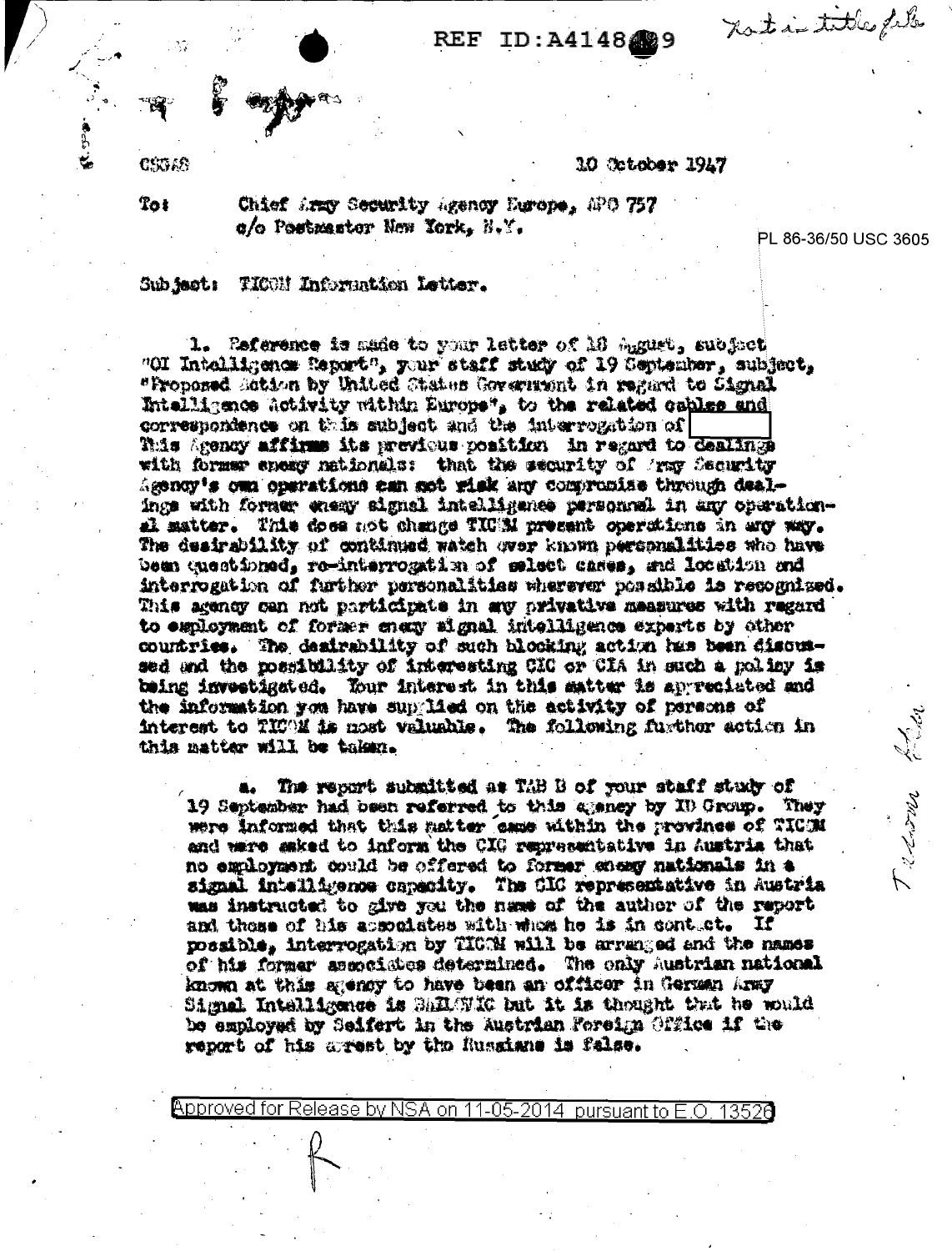b. Attached as enclosure one is a copy of a letter recently received at Army Security Agency. The **Insent ioned** in this letter also appears worth investigation by your TICOM representative. Such investigation should include full coverage of her service with a German signal intelligence organization in Potsdam and determination of the names of those of her former associates whom she has reason to balieve are employed by the Pranch.

e. It appears that the Colonal mentioned in the interrogation of [ is a worthwhile subject for TICOM investigation and his name should be added to the revised Brown List as suggested in your letter of 10 July 1947.

2. Reference is made to letter of Army Security Agency/Europe, subject, "Circumstances of Discovery of TICOM material," dated 24 April 1947. Attached as enclosure two is a communication from a Mr. Benjamin F. Almand III shich concerns this subject.

a. Items "A" and "S" of Almand's letter (page 11) do not appear to have been received at ASA/Europe from Military Intelligence Service, Austria. Action should be taken to determine whather an M 209 and a C 37 were included with the ONH/GdNA/In  $7/NI$ documents recovered at Clasenbach by Major Heygont.

b. The "Waldman card file" mentioned by Almand and referred to in paragraph 9 of letter of 24 April 1947 in ASA/Europe has attracted widespread interest. Action should be taken to determine what steps CIC is taking to recover this valuable card file or confirm its destruction.

3. The CIC report on the investigation of has been received. As indicated in paragraph 10 in the letter of theas-14, subject TICOM Information Letter, dated 26 May 1947, Amy Security Agency is interested in the cryptographic invention claimed by A translation of  $\vert$  =  $\vert$  description of the principles of his invention was sent you under cover of the letter of 26 May. After familiarisation with the nature of claims an investigator from your headquarters will visit WELCH and secure from him all possible details of his invention for submission to Army Security Ageney. The name of Agay/Security Agency will not be used in dealing but it may be indicated that the United States Army is with! interested in his invention. It is further pointed out that although discussed in TICOM Information Letters this is not a TIGOM matter and TICOM, ISIC, will not be informed of it.

4. Reference is made to your letter of 22 August 1947, subject, "Report from Tand subsequent radiograms concerning This agency has received from ISIC a photostatic copy of the 700 odd page typewritten manuscript of a proposed history